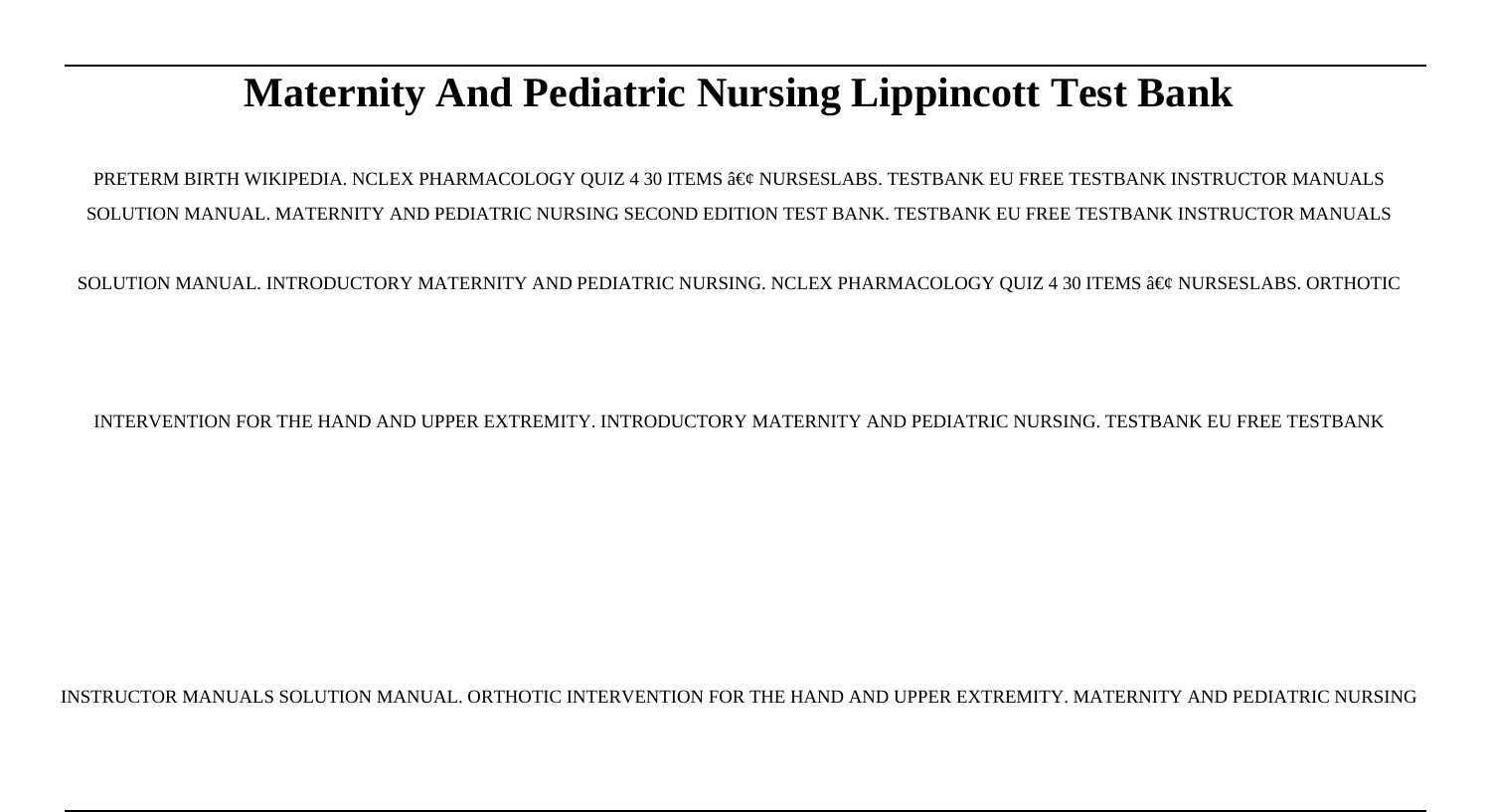#### **Preterm Birth Wikipedia**

April 28th, 2018 - Preterm Birth Also Known As Premature Birth Is The Birth Of A Baby At Fewer Than 37 Weeks Gestational Age These Babies Are Known As Preemies Or Premmies Symptoms Of Preterm Labor Include Uterine Contractions Which Occur More Often Than Every Ten Minutes Or The Leaking Of Fluid From The Vagina' '**NCLEX Pharmacology Quiz 4 30 Items â**  $\epsilon$  & Nurseslabs

August 31st, 2013 - Take the last part of our Nursing Pharmacology exam series for the NCLEX with this 30 item exam This exam focuses more on providing interventions when adverse effects occurs'

#### '**TESTBANK EU FREE TESTBANK INSTRUCTOR MANUALS SOLUTION MANUAL**

APRIL 28TH, 2018 - FREE TESTBANK INSTRUCTOR MANUALS SOLUTION MANUAL AND OTHER RESOURCES TO PASS YOUR EXAM'

#### '**Maternity and Pediatric Nursing Second Edition Test Bank**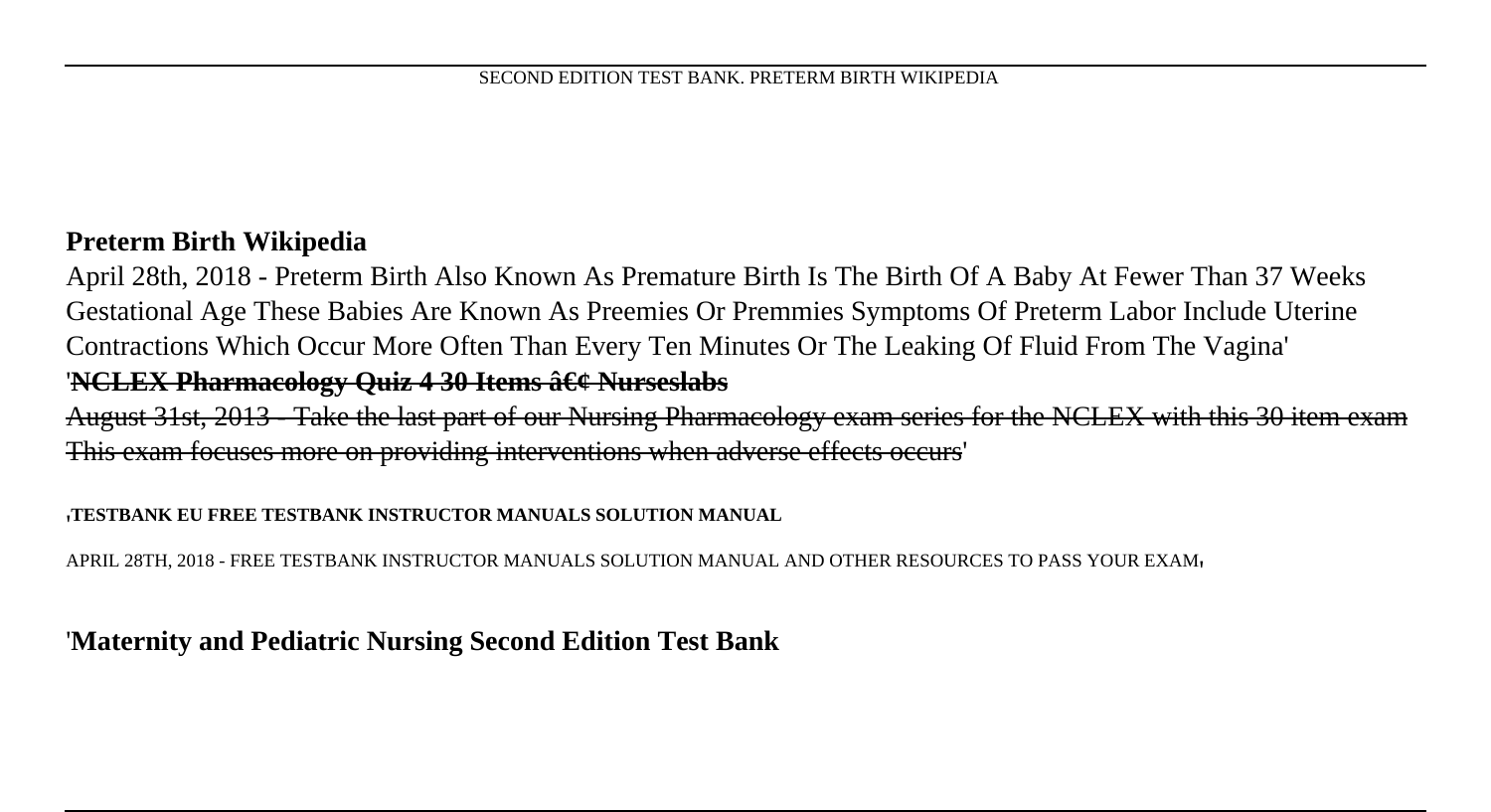April 28th, 2018 - Maternity and Pediatric Nursing Second Edition Test Bank Chapter 27 53 Volume 2 Chapter 27 53 Edition''*Testbank EU Free Testbank Instructor Manuals Solution Manual*

*April 28th, 2018 - Instructor Test Bank for Drug Therapy in Nursing Fourth EditionDiane S Aschenbrenner Samantha J Venable Testbank Publisher Lippincott Williams amp Wilkins Third edition February 7 2008 Language English ISBN 10 0781765870 Testbank Price 50 This is not the actual ebook of the*'

'**Introductory Maternity And Pediatric Nursing**

April 30th, 2018 - Introductory Maternity And Pediatric Nursing 9781496346643 Medicine Amp Health Science Books Amazon Com'

#### 'NCLEX Pharmacology Ouiz 4 30 Items  $\hat{a} \in \mathcal{C}$  Nurseslabs

August 31st, 2013 - Take the last part of our Nursing Pharmacology exam series for the NCLEX with this 30 item exam This exam focuses more on providing interventions when adverse effects occurs'

'**orthotic intervention for the hand and upper extremity**

**april 29th, 2018 - publisher s note products purchased from 3rd party sellers are not guaranteed by the publisher for quality authenticity or access to any online entitlements included with the product**'

### '**introductory maternity and pediatric nursing**

april 30th, 2018 - introductory maternity and pediatric nursing 9781496346643 medicine amp health science books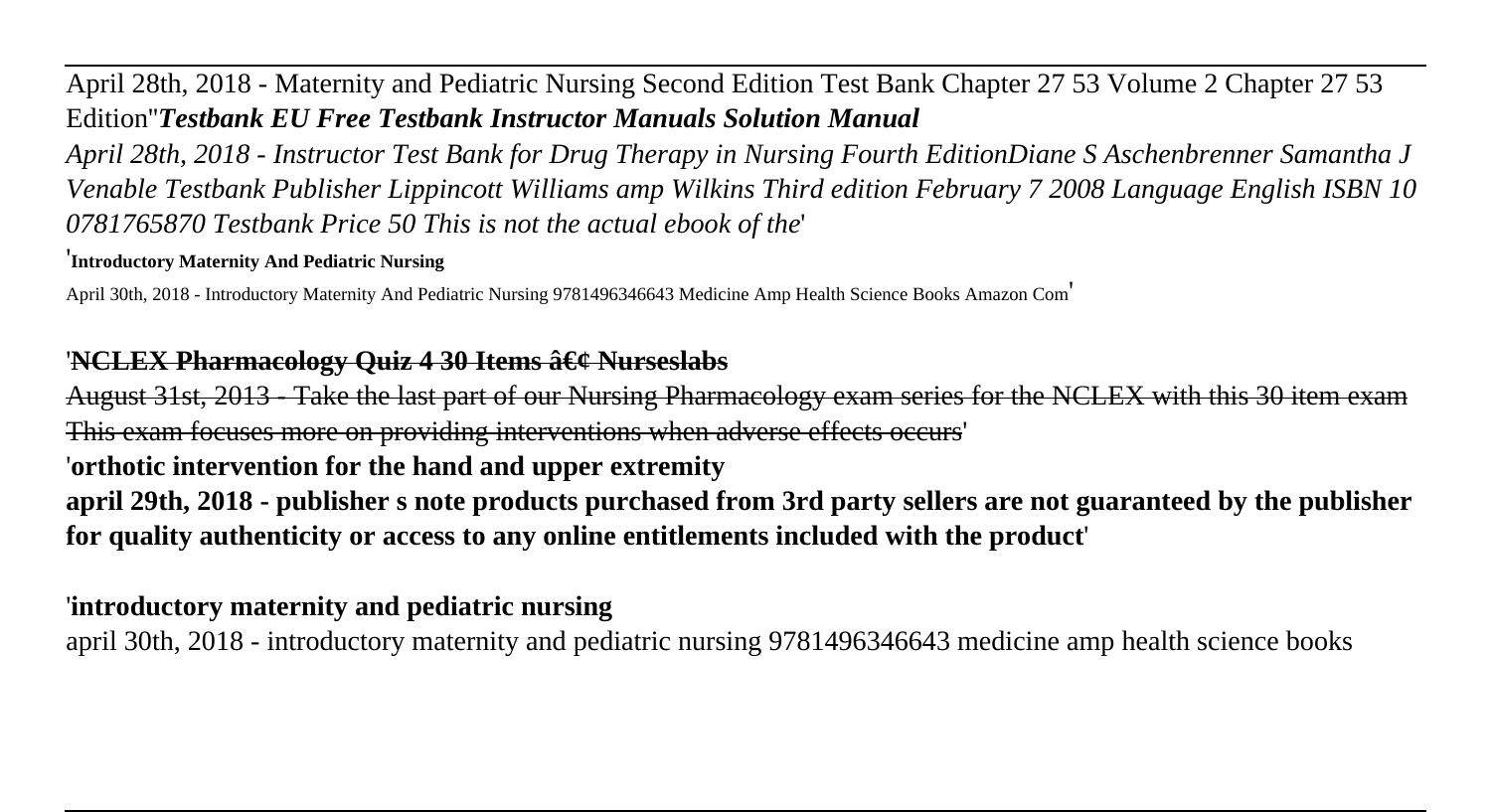# amazon com''**Testbank EU Free Testbank Instructor Manuals Solution Manual**

April 27th, 2018 - Instructor Test Bank For Essentials Of Critical Care Nursing A Holistic Approach Patricia Gonce Morton Dorrie K Fontaine Testbank Publisher Lippincott

Williams Amp Wilkins 1 Pap Psc Edition May 1 2012 Language English ISBN 10 1609136934 ISBN 13 978 1609136932 Testbank Price 50 File Size''**Orthotic**

## **Intervention For The Hand And Upper Extremity**

April 29th, 2018 - Publisher S Note Products Purchased From 3rd Party Sellers Are Not Guaranteed By The Publisher For Quality Authenticity Or Access To Any Online Entitlements Included With The Product'

### '**Maternity and Pediatric Nursing Second Edition Test Bank**

April 28th, 2018 - Maternity and Pediatric Nursing Second Edition Test Bank Chapter 27 53 Volume 2 9781532881084 Medicine amp Health Science Books Amazon com'

# '**Preterm birth Wikipedia**

'

April 28th, 2018 - Preterm birth also known as premature birth is the birth of a baby at fewer than 37 weeks gestational age These babies are known as preemies or premmies Symptoms of preterm labor include uterine contractions which occur more often than every ten minutes or the leaking of fluid from the vagina'